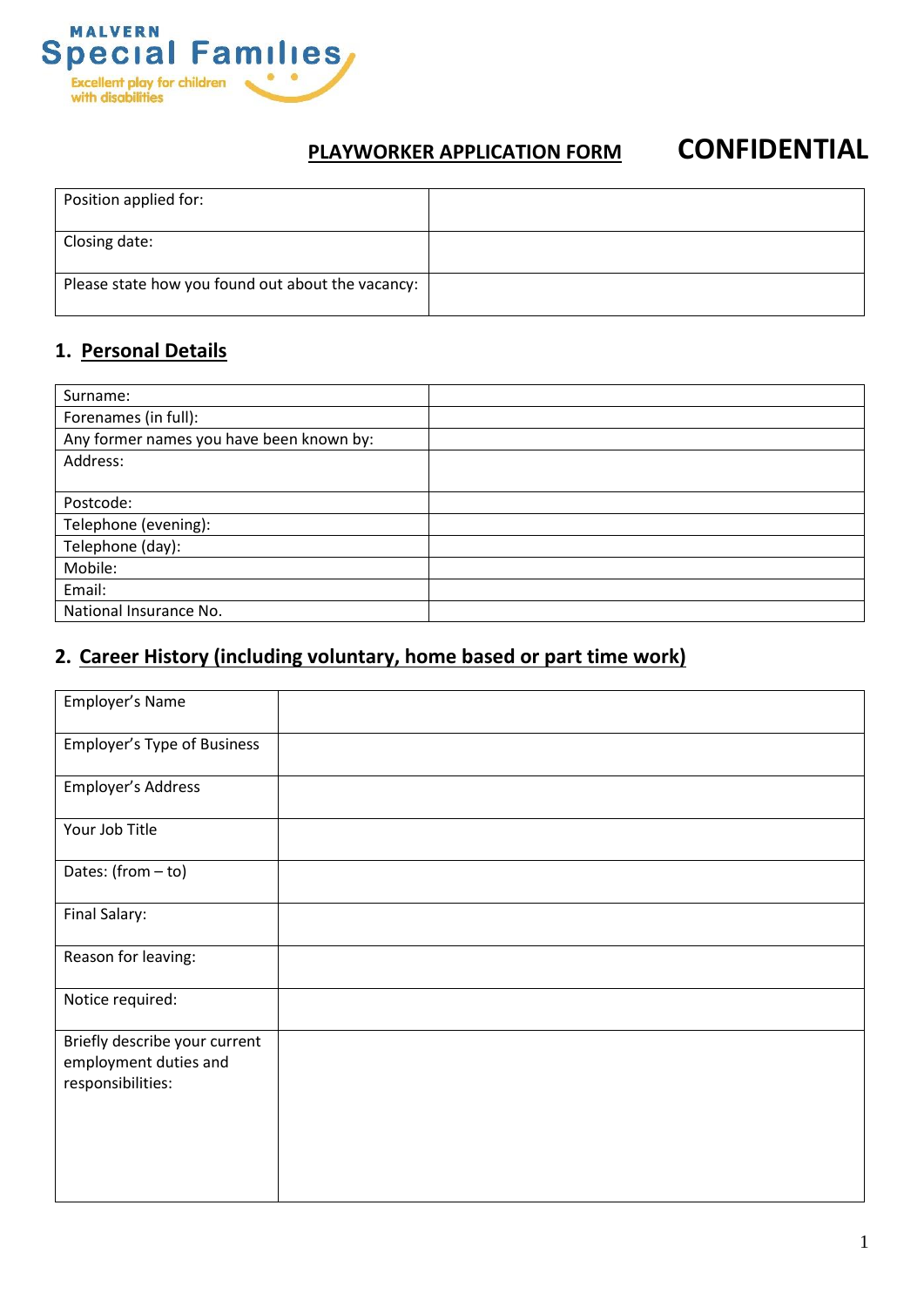

### **3. Previous Employment**

- Please provide details of your previous employment history, starting with the most recent job and
- Please account for any periods of time not spent in further education or employment.
- For posts within the last 5 years please confirm salary details.
- Please include any voluntary, home based or part time work. (Please continue on a separate sheet if necessary)

| Name & address | Position held | Dates         | Final  | Reason for |
|----------------|---------------|---------------|--------|------------|
| of employer    |               | $(from - to)$ | salary | leaving    |
|                |               |               |        |            |
|                |               |               |        |            |
|                |               |               |        |            |
|                |               |               |        |            |
|                |               |               |        |            |
|                |               |               |        |            |
|                |               |               |        |            |
|                |               |               |        |            |
|                |               |               |        |            |
|                |               |               |        |            |
|                |               |               |        |            |
|                |               |               |        |            |
|                |               |               |        |            |
|                |               |               |        |            |
|                |               |               |        |            |
|                |               |               |        |            |
|                |               |               |        |            |
|                |               |               |        |            |
|                |               |               |        |            |
|                |               |               |        |            |
|                |               |               |        |            |
|                |               |               |        |            |
|                |               |               |        |            |
|                |               |               |        |            |
|                |               |               |        |            |
|                |               |               |        |            |
|                |               |               |        |            |
|                |               |               |        |            |
|                |               |               |        |            |
|                |               |               |        |            |
|                |               |               |        |            |
|                |               |               |        |            |
|                |               |               |        |            |
|                |               |               |        |            |
|                |               |               |        |            |
|                |               |               |        |            |
|                |               |               |        |            |
|                |               |               |        |            |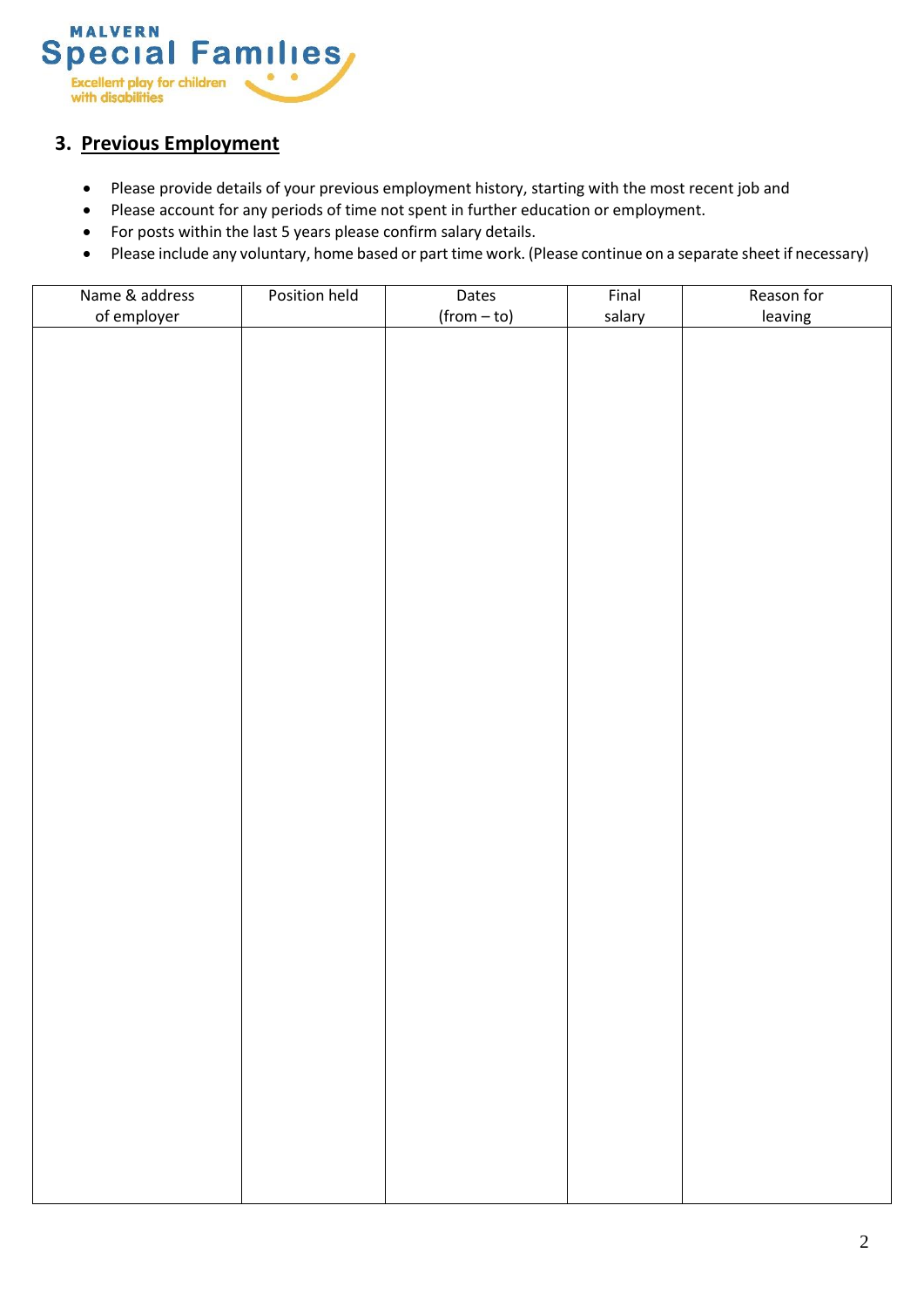

# **4. Education, Professional Qualifications and Training**

Where applicable, please include details of examinations taken or about to be taken for which results are not yet available.

Please include all educational institutions attended, all professional qualifications and any training courses attended if relevant to the person specification.

| award given |  |
|-------------|--|
|             |  |
|             |  |
|             |  |
|             |  |
|             |  |
|             |  |
|             |  |
|             |  |
|             |  |
|             |  |
|             |  |
|             |  |
|             |  |
|             |  |
|             |  |
|             |  |
|             |  |
|             |  |
|             |  |
|             |  |
|             |  |
|             |  |
|             |  |
|             |  |
|             |  |
|             |  |
|             |  |
|             |  |
|             |  |
|             |  |
|             |  |
|             |  |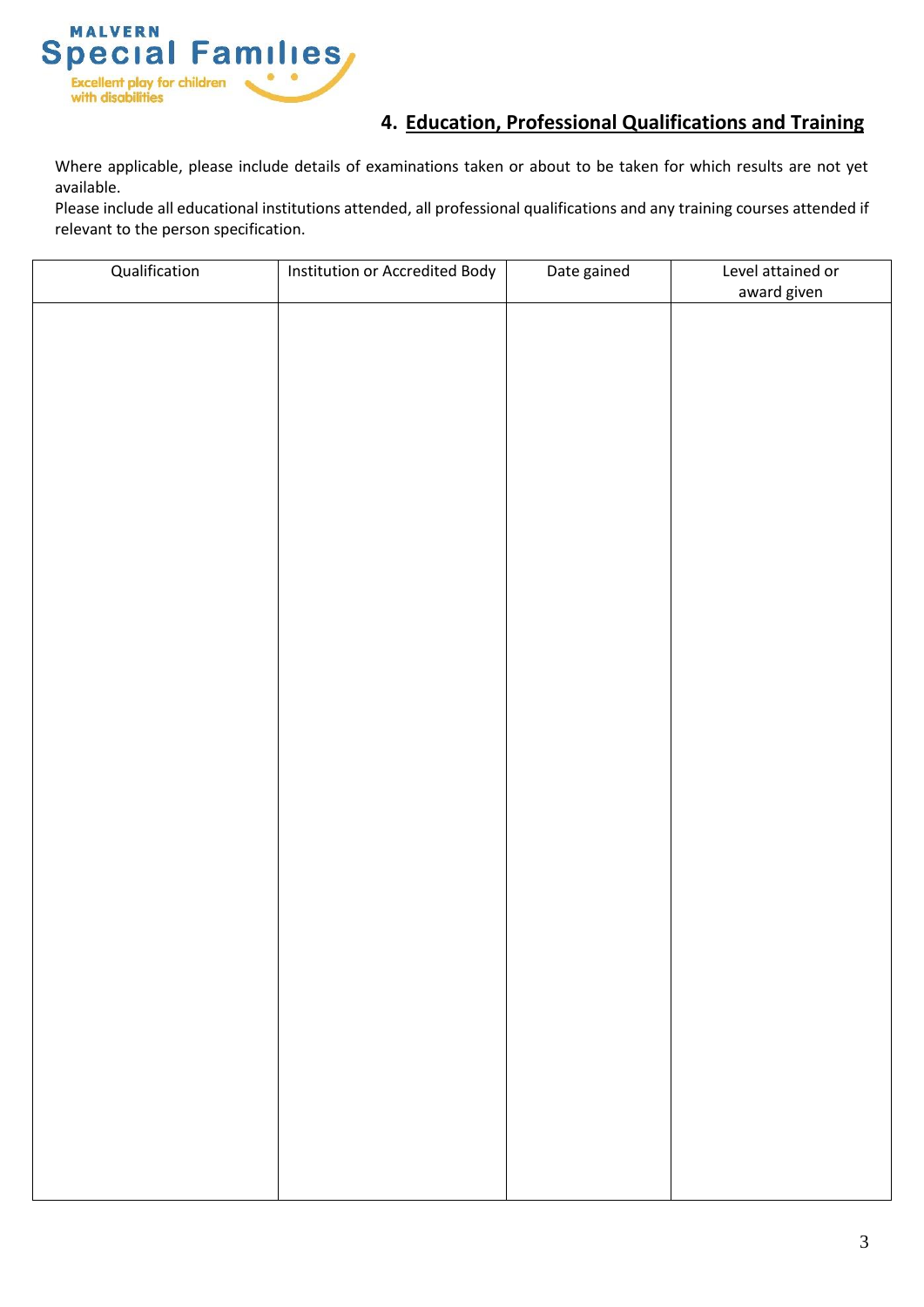

# **5. Most relevant experience/skills/abilities/reasons for applying**

The job description details the key areas of responsibility and tasks involved.

The person specification details key areas of knowledge, experience and skills required to do the job. You must demonstrate in this section how you meet the person specification. Whether or not you are short listed for interview will depend on how well you demonstrate your ability to meet these essential criteria. Please attach additional sheets if necessary.

#### **Please note:**

**Curriculum Vitae (C.V.s) are not accepted – an application form must be completed in order to apply for this post.**

4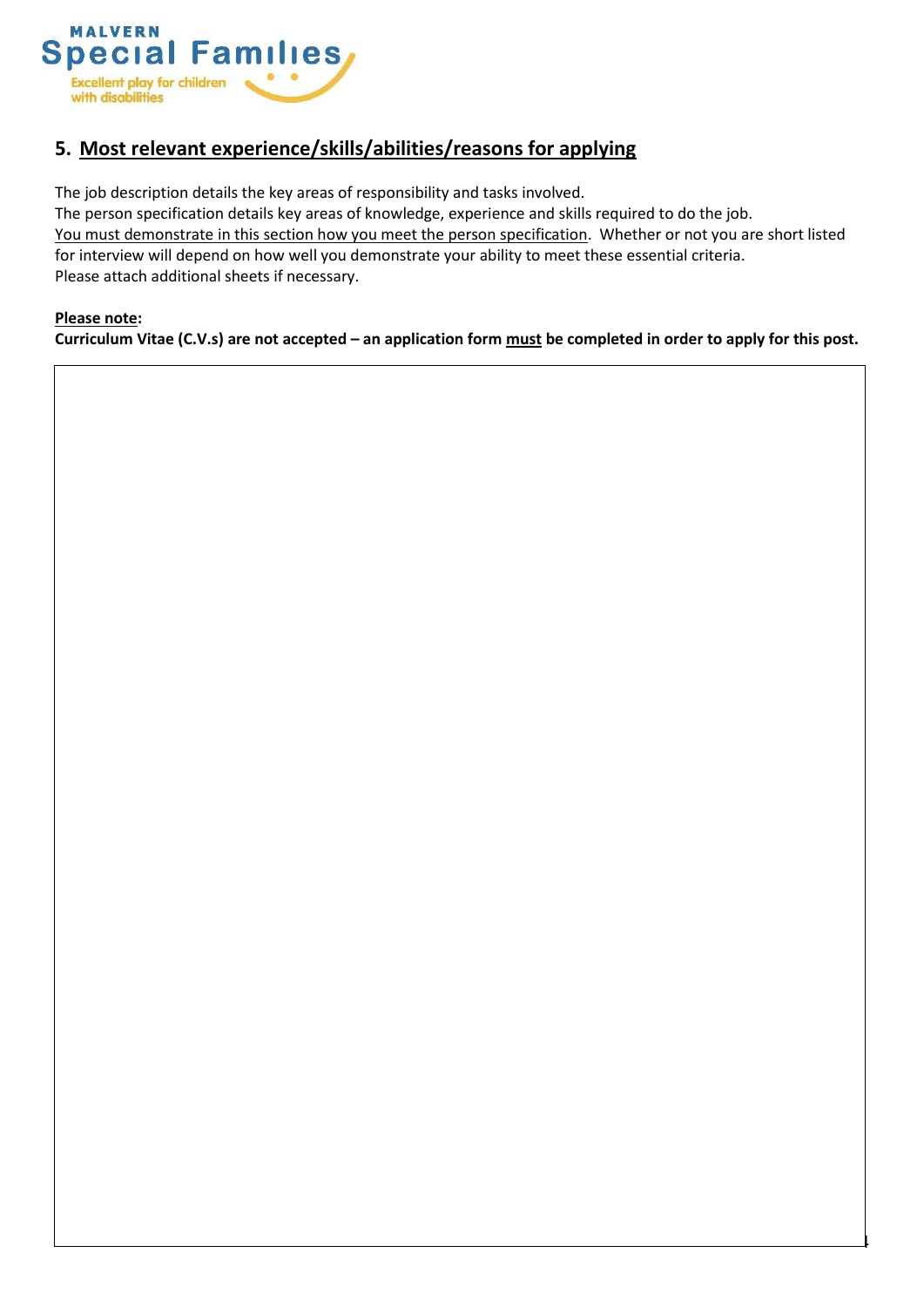

### **6. Rehabilitation of Offenders Act 1974 (Exemptions Order 1975)**

Do you have any convictions, cautions, reprimands or final warnings, or do you have any court cases pending, that are not "protected" or "filtered" as defined by the Rehabilitation of Offenders Act 1974 (Exceptions) Order 1975 (as amended in 2013).

The amendments to the Exceptions Order 1975 (2013) provide that certain spent convictions and cautions are 'protected' and are not subject to disclosure to employers , and cannot be taken into account. Guidance and criteria on the filtering of these cautions and convictions can be found on the Disclosure and Barring Service website.

#### **Yes□ No** □ (please tick one)

If yes, please give details, with dates of offences, sentences, cautions, reprimands, final warning and court cases pending.

Date of offence: Nature of offence: Sentence or nature of police/court sanction:

The information contained in this form will only be seen by staff involved in the recruitment process.

All our posts require an enhanced disclosure check. Please provide details of any police enquiries made against you, which may have a bearing on your suitability for the post.

Malvern Special Families believes that having a criminal record will not necessarily bar you from working for us. This will depend on the nature of the post and the circumstances and background to the offence(s).

### **7. Referees**

Please give details of two people we may approach for a reference who can comment on your suitability for this position. One referee must be your present or most recent employer and the second a previous employer. Where the applicant is not currently working with children, but has done so in the past, additional references may be required. As all of our posts require an enhanced disclosure check, Malvern Special Families will approach the referees prior to interview. If you **do not** wish us to do this please tick here  $\Box$ 

Please note that Malvern Special Families has the right to contact any of your previous employers.

#### **a. First Referee - Your present or most recent employer**

| Name of present or most recent     |                   |
|------------------------------------|-------------------|
| Employer:                          |                   |
| Employer's Job Title:              |                   |
|                                    |                   |
| Place of Work:                     |                   |
|                                    |                   |
| Address to send reference request: |                   |
| Postcode:                          |                   |
| Dates of your employment:          | From: DD/MM/YYYY  |
|                                    | DD/MM/YYYY<br>To: |
| Contact telephone number to        |                   |
| confirm reference:                 |                   |
| Contact email address for referee: |                   |
|                                    |                   |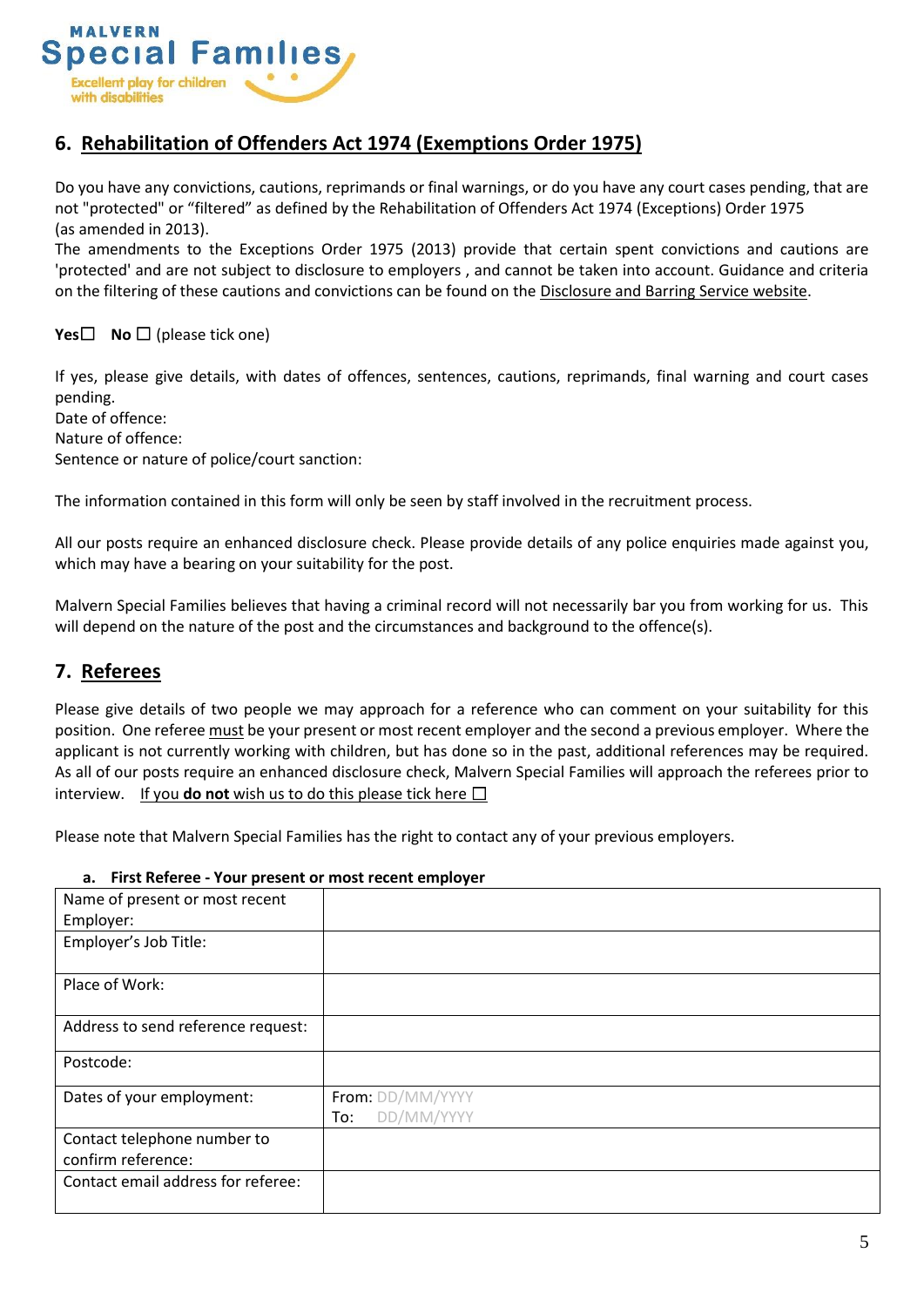

#### **b. Second Referee**

If your first reference overleaf is not from your employment with children and/or young people with disabilities, please ensure your second reference is relevant to this kind of work.

| Name of Employer:                                 |                   |
|---------------------------------------------------|-------------------|
| Employer's Job Title:                             |                   |
| Place of Work:                                    |                   |
| Address to send reference request:                |                   |
| Postcode:                                         |                   |
| Dates of employment:                              | From: DD/MM/YYYY  |
|                                                   | DD/MM/YYYY<br>To: |
| Contact telephone number to<br>confirm reference: |                   |
| Contact email address for referee:                |                   |
| In what capacity is this person<br>known to you?  |                   |

#### **8. Data Protection**

Information given in this application will be controlled under data protection legislation and will be used for the purposes of recruitment within Malvern Special Families. Should your application be successful, the information will then be used for your personnel records and payroll purposes. The information provided will be processed both manually and automatically for these purposes.

### **9. Declaration**

Before signing the declaration please read the following carefully. You must sign this declaration in ink or using a digital image of your signature.

If you omit information that we have asked for, we may not be able to consider your application. If you are appointed to the post, any major omission or inaccurate information relevant to your application could lead to disciplinary and in some case legal action against you.

I declare that the information contained in this form is true and accurate. I understand that if it is subsequently discovered that any statement is false or misleading, my employment may be terminated without notice.

I understand that an enhanced DBS check will be sought in the event of my application being successful and that a post will only be offered upon receipt of a clear enhanced DBS, and two satisfactory references.

Signature:

Date:

#### **PLEASE CONTACT US IF YOU ARE DISABLED AND NEED ANY ADJUSTMENTS FOR THE INTERVIEW.**

**Please return to:** Malvern Special Families, First Floor Offices, 73 Church Street, Malvern, Worcs., WR14 2AE. Email: [admin@malvernspecialfamilies.org.uk](mailto:admin@malvernspecialfamilies.org.uk)